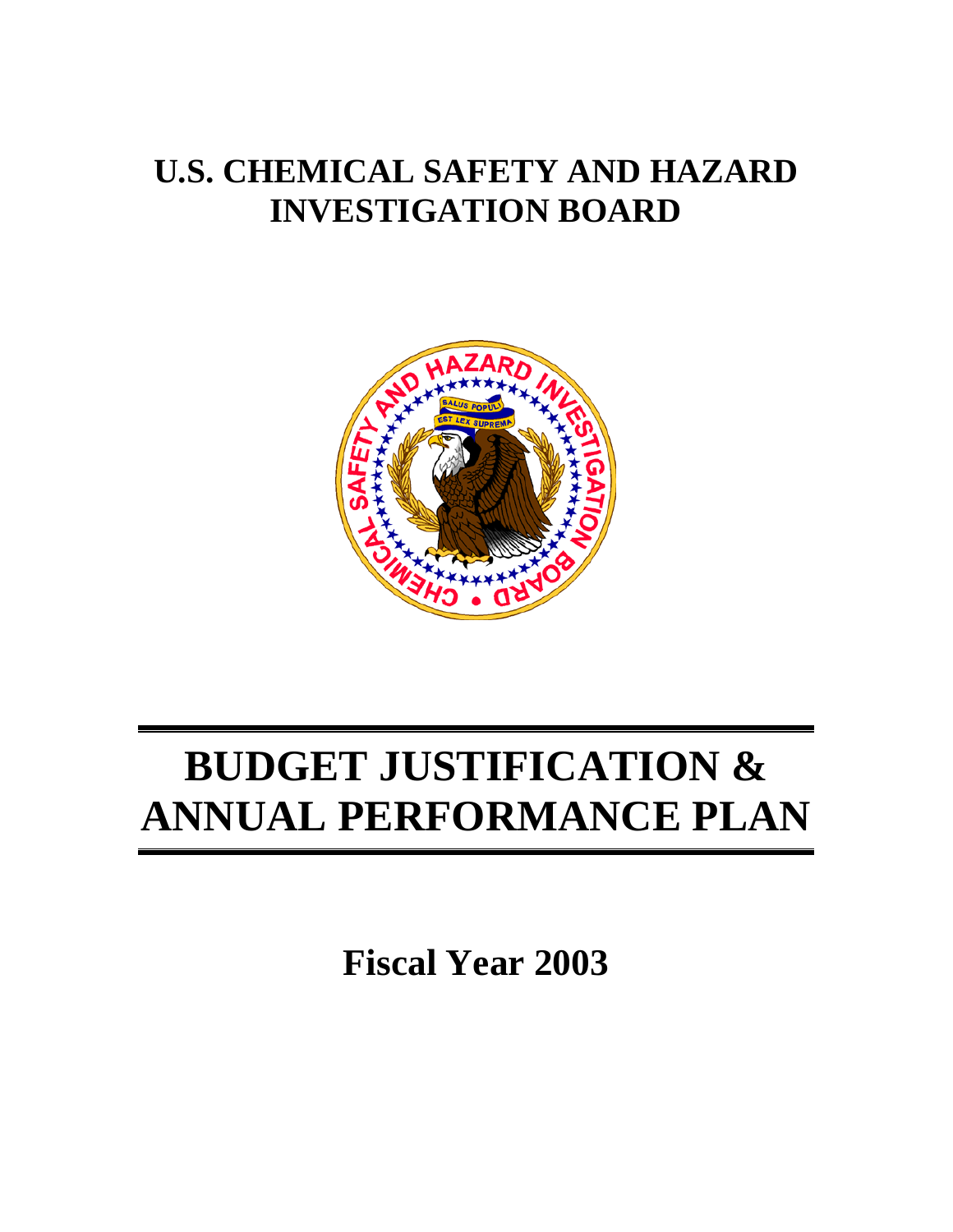#### **Summary**

For Fiscal Year (FY) 2003, the U.S. Chemical Safety and Hazard Investigation Board (the Board or the CSB) requests a budget of \$9 million. This budget compares to \$7.85 million appropriated for FY 2002. The requested increase of \$1.15 million will largely support funding for a new Chairperson, Board member, and Chief Operating Officer. All three positions are expected to be filled during  $FY$  2002.<sup>[1](#page-1-0)</sup> The remaining increase will support the hiring of additional technical staff (accident investigators and other safety specialists), in accordance with Congressional direction to focus the majority of our resources on accident investigations. If the Board is funded for FY 2003 at or near \$7.85 million, the new, mandatory executive positions will need to be funded by reducing program funds currently directed to investigations.

Even at its current funding level, the Board is unable to investigate a number of serious chemical incidents due to a lack of resources. Examples of these serious, life-threatening incidents are described in the text. A modest investment by the Congress to hire additional CSB investigative staff can allow the agency to better protect workers and the public from the dangers of industrial chemical accidents.

#### **Mission**

Accidental chemical releases represent a serious problem, causing death and suffering as well as economic damage of at least \$4 to \$5 billion per year. The Board is working to prevent chemical accidents through investigations, recommendations, and advocacy. However, the agency's current resources are not sufficient to the task. With additional resources, the Board can more effectively fulfill its mission to promote the prevention of major chemical accidents at fixed facilities.

According to reports filed with the U.S. Environmental Protection Agency (EPA), some 14,500 regulated facilities experienced a total of 1,913 hazardous chemical accidents between 1994 and 1999 – an average of just over one accident a day. To be reported, an accident must have a serious impact, such as deaths, injuries, public evacuations, or significant property or environmental damage. In fact these 1,913 accidents caused 33 deaths and more than 2,000 injuries. Moreover, most industrial facilities fall outside the scope of the EPA reporting program. According to the U.S. Agency for Toxic Substances and Disease Registry (ATSDR), fixed facilities in just 13 states experienced over 4,000 accidental hazardous releases in a single year. $<sup>2</sup>$  $<sup>2</sup>$  $<sup>2</sup>$ </sup>

<span id="page-1-0"></span><sup>&</sup>lt;sup>1</sup> Two Board seats, including the Chair, are currently vacant, though nominations may be expected in the next several months. In addition, the Senior Executive Service position of Chief Operating Officer (COO) is currently vacant and is held on an acting basis by the General Counsel. An SES recruitment process is underway to fill the COO position.

<span id="page-1-1"></span> $<sup>2</sup>$  Figures from the 1997 Hazardous Substances Emergency Events Surveillance (HSEES) database,</sup> representing information compiled by state government officials. Incidents associated with petroleum products are excluded.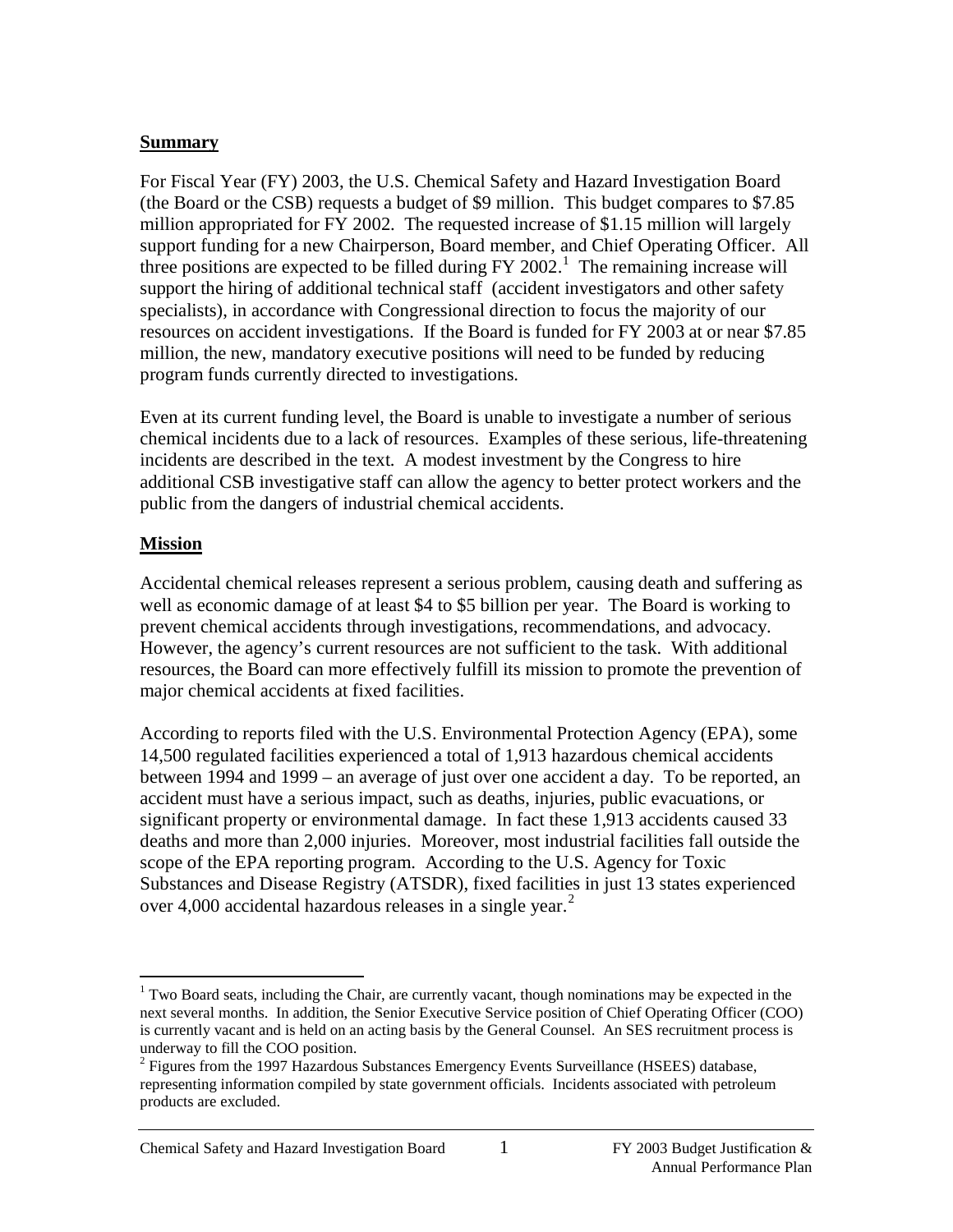Beyond the almost daily toll of chemical incidents, there remains the ever-present possibility of a large-scale event that would threaten a significant number of people. In the aftermath of September  $11<sup>th</sup>$ , much attention has been focused on the potential of a large-scale chemical release (either accidental or deliberate) to harm the American public. Europe is now dealing with the aftermath of just such an occurrence: the September 21, 2001, ammonium nitrate explosion at a chemical plant in Toulouse, France, which killed 30 and damaged hundreds of city buildings. Initially considered an act of terrorism, the explosion has now been determined by French authorities to have been an accident. No U.S. federal agency presently has sufficient staff and resources to conduct an adequate root cause investigation of a chemical accident of this magnitude.

#### **CSB Recommendations Catalyze Change**

In a variety of industries throughout the country, the CSB is working to promote the safety of workers and the public by reducing the number and severity of chemical accidents. Some of the latest developments are described below.

*CSB's Study of Reactive Chemical Hazards Points to Gaps in Safety.* When the CSB issued its final report on the Morton Chemical explosion in August 2000, the agency faced a dilemma. Some stakeholders were calling for immediate new regulation of processes like the one at Morton, where two relatively stable materials reacted together violently, rupturing a chemical reactor and injuring nine workers. Others felt that current regulations and procedures were adequate for controlling reactive hazards. Responding to this controversy, the agency launched a comprehensive study of the problem, now nearing completion.

The study uncovered some 167 serious reactive incidents in the United States from 1980 to 2001. These incidents caused over 100 fatalities. The incidents occurred across companies of all sizes and included events during storage and distribution as well as manufacturing. The study has identified gaps in both the existing good-practice standards for reactive hazards and in the suggested regulatory schemes for mitigating these hazards. The Board will soon request public testimony from stakeholders on how best to address the problem. The Board believes it will significantly advance the cause of safety through this process.

*Steel Mill Maintenance Procedures to be Strengthened.* On February 2, 2001, two workers at the Bethlehem Steel Burns Harbor Division mill in Indiana were fatally burned when a pipe doused them with highly flammable gas condensate. Four others were injured, one with serious internal burns. The CSB responded immediately, ultimately sending seven investigators to the scene. Eleven months later, the CSB issued its final report on the case, noting significant systemic problems in how the large facility planned and supervised hazardous maintenance operations. The report with its ten safety recommendations earned praise not only from survivors, but also from the Bethlehem Steel Corporation, which stated: "… the Board's findings are both fair and accurate. We appreciate their help and expertise in responding to the incident. Furthermore, we believe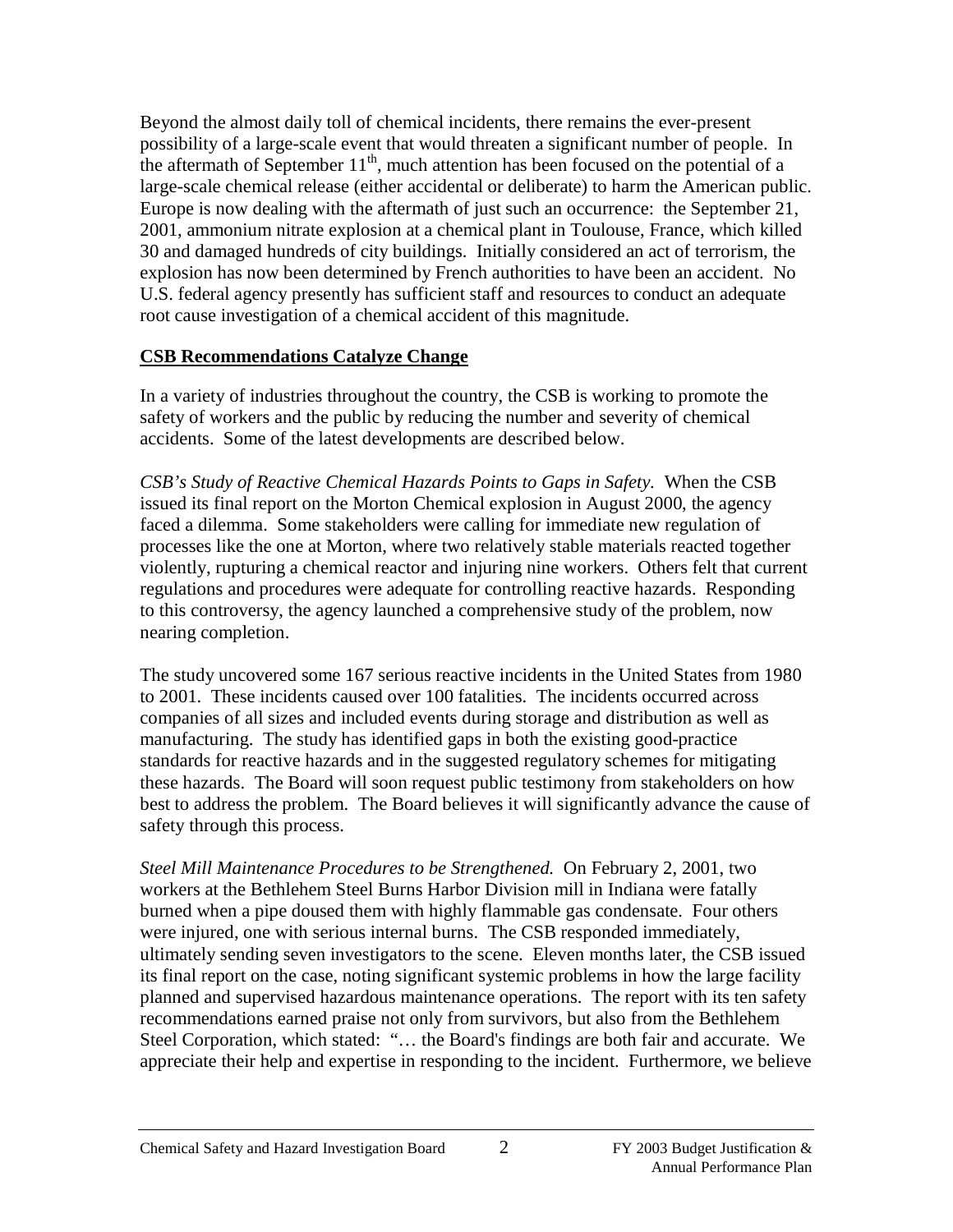that all of the Board's recommendations already have been implemented or are in the process of being implemented at Burns Harbor."<sup>[3](#page-3-0)</sup>

*CSB Bulletin Draws Attention to General Safety Issues.* The CSB's 2001 bulletin on Management of Change examined two serious chemical incidents, in Maryland and Washington State. In each case, workers confronted an unforeseen situation while attempting to turn around process equipment between manufacturing cycles. The hazards of the situations were not well understood; actions taken in one case led to an explosion and injuries, in the other case to multiple deaths. The CSB's Safety Bulletin explained that a systematic method for "managing change" could have helped prevent both accidents. Management of Change, as this process is formally known, is already a recognized element of good safety practice. However the occurrence of these recent accidents suggests that better implementation is required.

*CSB Case Study Examines Hazards of Hydroxylamine.* Another new CSB product, issued in 2002, examines an explosion involving hydroxylamine, a semiconductor manufacturing aid that is unstable in high concentrations. The massive blast occurred at a Pennsylvania startup company that was testing a new manufacturing process for the chemical. Although the explosive properties of hydroxylamine were known, the plant was sited in a light industrial park adjacent to unrelated businesses. Four workers were killed, in addition to an employee of an adjoining company. Among other issues, the Case Study draws attention to the importance of safely locating highly hazardous chemical manufacturing operations.

# **CSB's Current Budget (FY 2002)**

The Board's FY 2002 appropriation was approximately \$7.85 million. Of this sum, over half (\$4.7 million) is allocated to staff compensation and benefits. The agency's core department, the Office of Investigations and Safety Programs, employs 13 staff. The majority are highly trained engineers, safety specialists, and investigators. Many of these individuals held senior positions in the private sector, and their recruitment to the CSB is one of the agency's most significant accomplishments of the past 18 months. Training, retaining, and developing these staff members remains a high priority. The remainder of the current budget supports Board and staff travel, office rental, equipment, and supplies, in addition to contractual support (\$1.8 million). Many functions, such as laboratory and forensic analyses, are contracted to outside experts. Because of the modest size of the agency, certain functions such as payroll, procurement, and personnel administration support are contracted to other federal agencies.

# **CSB Needs More Resources to Fulfill Its Mission**

In FY 2000, the CSB produced its first 5-year strategic plan, in accordance with the Government Performance and Results Act. The plan, which was vetted before a wide group of stakeholders, sets forth a number of areas for further development. The CSB's

<span id="page-3-0"></span><sup>&</sup>lt;sup>3</sup> [http://www.bethlehemsteel.com/newsroom/releases/2002/jan16\\_1.shtml](http://www.bethlehemsteel.com/newsroom/releases/2002/jan16_1.shtml)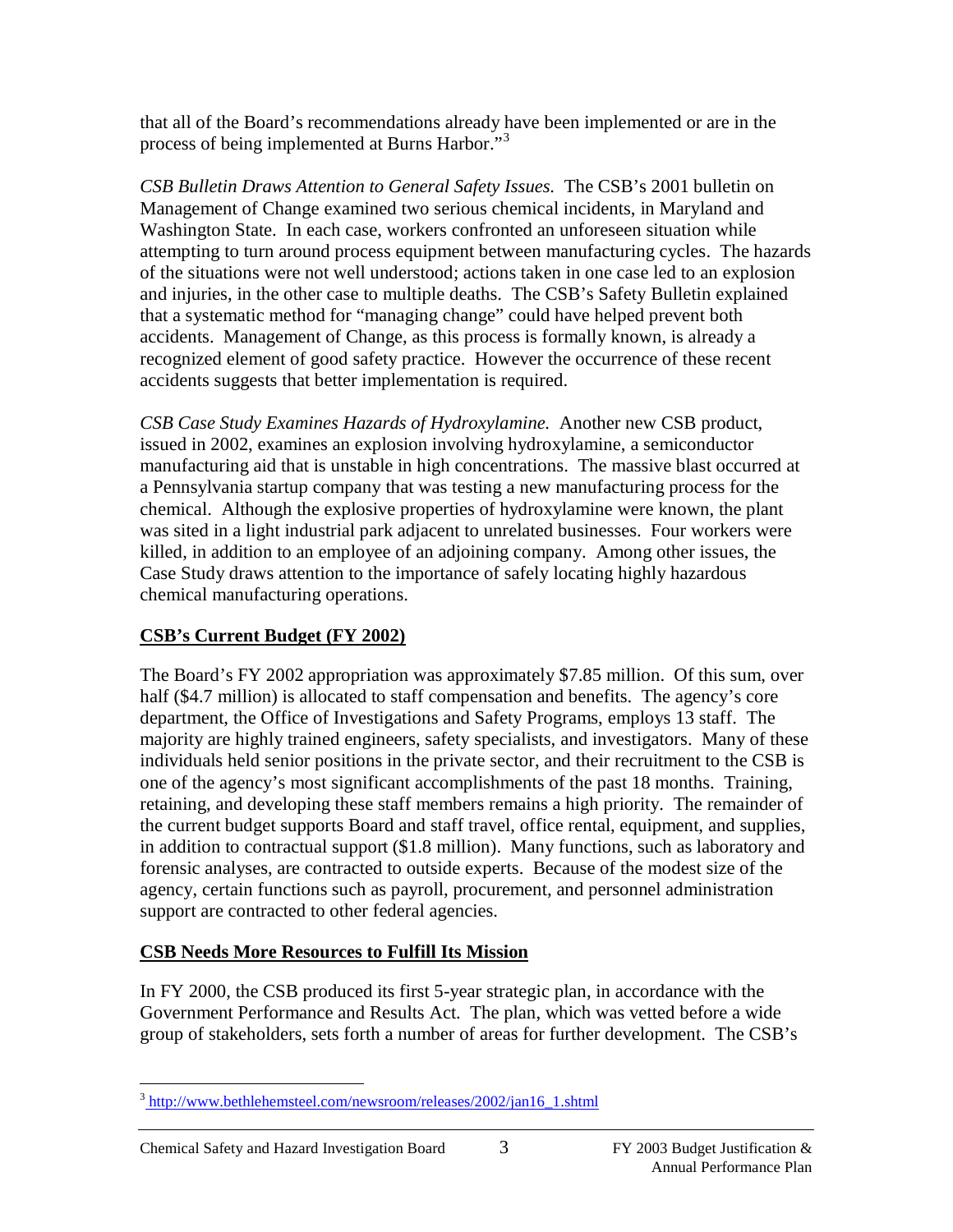constituents were in general agreement that the CSB should focus on investigative work and seek to increase the number of accident investigations it conducts each year.

However, investigations are very demanding of labor and resources. To be useful and to fulfill our statutory mandate, CSB investigations must ferret out the root causes of accidents. Determining the root causes requires a detailed analysis of complex technological and organizational systems. CSB investigations involve extensive interviews and document analysis. Each CSB investigation takes the dedicated efforts of a multidisciplinary team. An investigation team typically consists of about seven staff, including a highly trained investigator-in-charge and several senior engineers or other technical specialists. With the CSB's budget hovering at \$7.5 to \$8 million over the last 3 years, the agency is severely limited in its ability to hire any additional investigators.

Since its founding in 1998, the CSB has put in place most of the administrative personnel and infrastructure required to run an independent federal agency and support the investigative and safety mission. The Board could undertake a number of additional investigations each year without significantly increasing its administrative overhead. What is chiefly required is a modest additional investment in new investigative and safety staff.

The depth of the shortage in investigative personnel is illustrated by events in July 2001. Most investigators were already doing double-duty, serving on multiple investigative teams. Two teams were investigating fatal accidents at Bethlehem Steel and BP Amoco, and another team was in the middle of the ongoing hazard investigation of reactive chemicals. The following events then occurred:

- On July 9, an explosion at the UDS oil refinery in Three Rivers, Texas, released potentially deadly hydrofluoric acid, causing burns to several workers and forcing the evacuation of a large section of the surrounding town.
- On July 11, a cylinder ruptured at an Air Products manufacturing facility near Tulsa, Oklahoma, releasing about 40 pounds of deadly arsine, a gaseous derivative of arsenic. More than 100 people were hospitalized, including a number from outside the fence line.
- On July 14, a railcar containing poisonous methyl mercaptan caught fire and exploded during unloading at the Atofina chemical plant in Riverview, Michigan. Three workers died from methyl mercaptan intoxication, nine were injured, and 2,000 people were evacuated.
- On July 17, a storage tank containing spent sulfuric acid at a Delaware City refinery caught fire and collapsed. Between 600,000 and 1,000,000 gallons of the powerful corrosive were released, much of it reaching the Delaware River. One worker was killed, and eight were injured.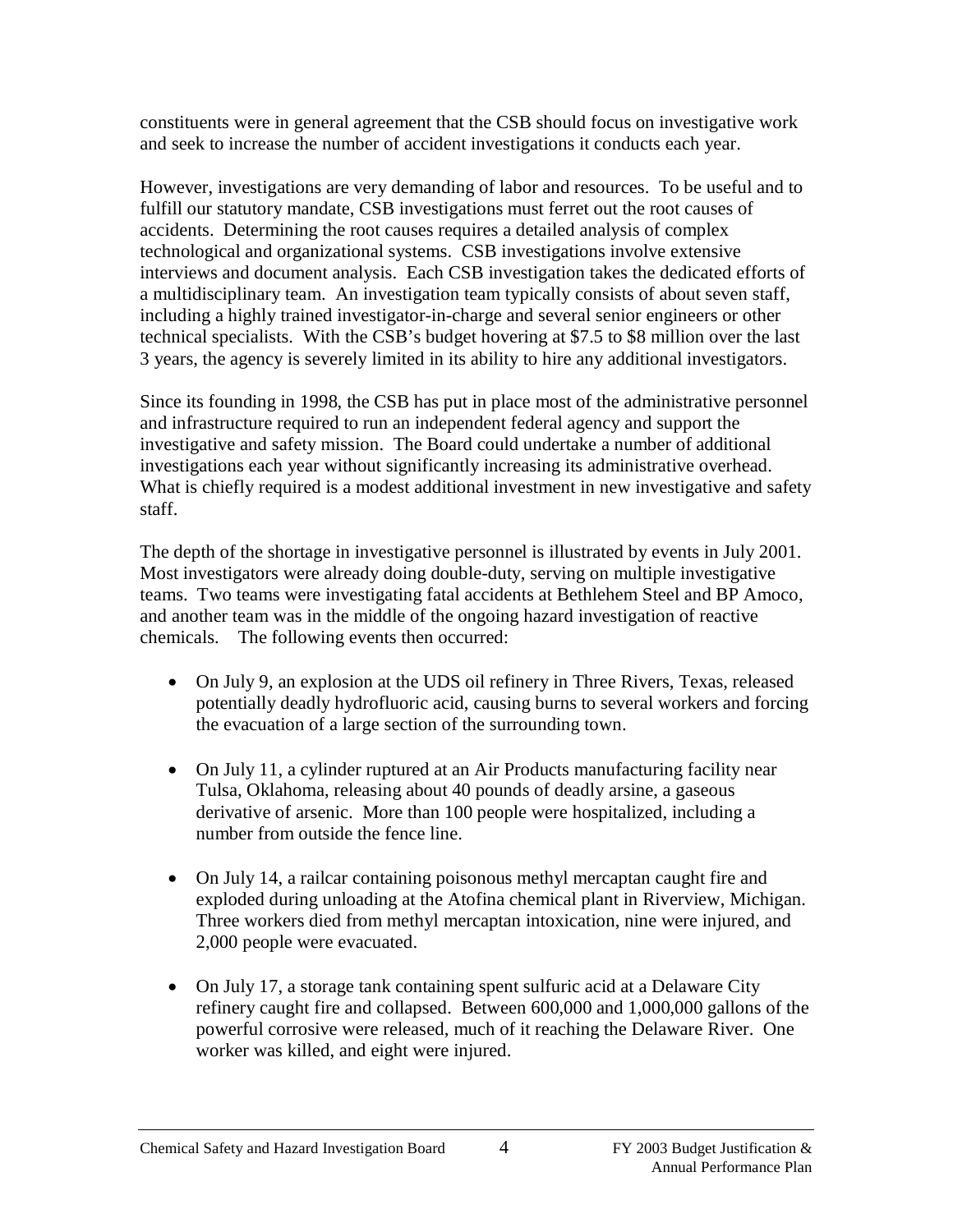These four accidents over a period of just eight days greatly overtaxed the agency's existing resources. Each of these events was sufficiently serious to merit a field assessment, if not a full-scale investigation. The CSB was under significant pressure to take action, with various members of Congress and others calling for investigations. The hydrofluoric acid and arsine releases each had a potential to cause public casualties. However, because the Board lacked the necessary resources, these serious incidents could not be investigated. In the case of the Michigan chemical accident, the CSB deployed an assessment team but did not conduct a full investigation.<sup>[4](#page-5-0)</sup> The CSB deployed an assessment team and then a full investigative team to the Delaware City refinery accident. However, this deployment came at a high price to the agency since all the investigative personnel were pulled from other urgent, ongoing investigations. The need to constantly shift personnel in this way delays the completion of reports. *If an event were to occur on the scale of the recent Toulouse tragedy (see above), the CSB would be stretched far beyond its current staff resources.*

Thus, the agency's highest internal priority over the next few fiscal years is to hire more investigative staff. By FY 2003, however, it will cost between \$8.5 and \$8.75 million simply to maintain the agency at its current level of operations.<sup>[5](#page-5-1)</sup> A modest increase to \$9 million will allow the Board to recruit new staff and to conduct more investigations.

With increased funding, the CSB can also dedicate more resources to its recommendations program. To achieve real improvements in safety, CSB's recommendations must be thoroughly implemented by agencies, companies, and others. Implementation is not automatic, however. The CSB's recommendations program provides a mechanism for tracking and evaluating progress in implementation. A strong and enduring recommendations follow-up system is one of the keys to the success of the NTSB in improving transportation safety. Successful advocacy requires diligence in maintaining contacts with recommendation recipients and in evaluating progress. Although the CSB has made notable progress in getting its recommendations adopted, the agency's formal recommendations program remains critically understaffed.

<span id="page-5-0"></span><sup>&</sup>lt;sup>4</sup> Because the accident was found to involve the unloading of a railcar, the NTSB is now conducting an investigation. The CSB has the statutory authority to investigate or co-investigate such cases but currently lacks the resources.

<span id="page-5-1"></span><sup>&</sup>lt;sup>5</sup> The expected appointment of two new Board Members and a new Chief Operating Officer during FY 2002 will significantly increase the agency's baseline budget.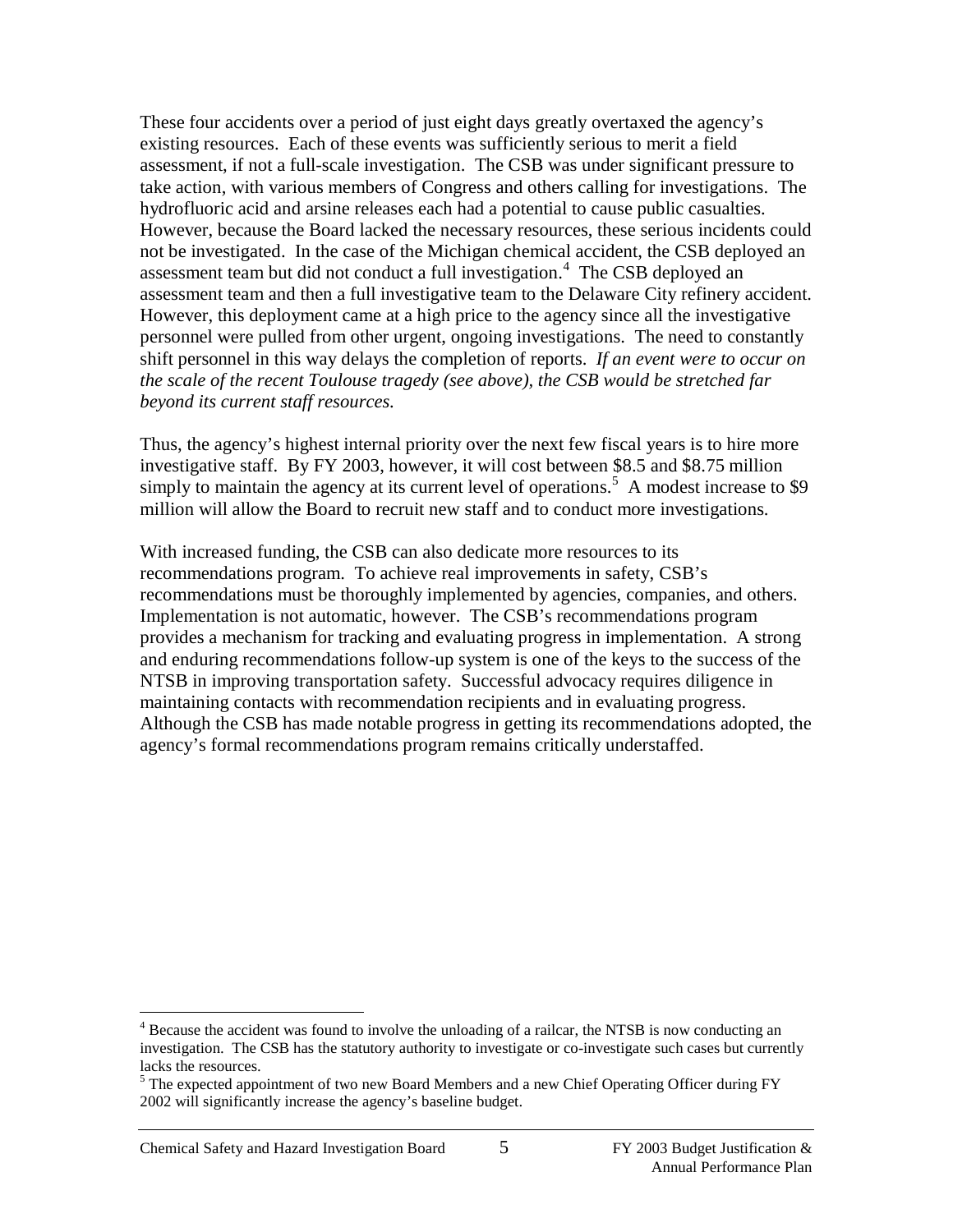# **BUDGET REQUEST**

#### *Overall –*

The Board's budget request for FY 2003 is \$9 million.<sup>[6](#page-6-0)</sup> This represents a 15 percent increase over its FY 2002 appropriation of \$7.85 million. Approximately \$550,000 of the increase is for additional personnel costs related to the expected appointment of two new Board members and the hiring of a full-time SES-level Chief Operating Officer. An additional \$228,000 will fund an anticipated 2003 civil service cost-of-living increase. Most of the remaining \$400,000 increase will fund the hiring of critically needed new investigators and safety staff.

#### *Key Components –*

The key components of the Board's total budget are 64 percent for personnel (salary and benefits), 19 percent for support contracts, and 7 percent for rent. In a deliberate effort to limit the growth of its budget and to use the majority of its funds in support of its mission goal, the Board outsources most of its administrative activities. This allows the maximum number of positions to be allocated to investigations and safety programs staff. Whenever possible, the Board buys, through support contracts, specific technical expertise (e.g., laboratory tests on evidence from an incident scene) in lieu of building that particular capability, thus conserving resources.

#### *Challenges –*

- Personnel. The Board began operation in January 1998 as a new entity, without transference of staff and infrastructure from an existing federal agency. Hiring personnel who are ready to lead a new kind of chemical investigation has proven to be a great challenge. The CSB has had to recruit and train its staff largely from outside the government. The first cadre of staff recruited after the CSB reorganized in January 2000 has now proven it can accomplish the mission and do so faster than was previously achieved. The agency now needs to recruit a number of additional individuals of similar technical skill.
- Technical Training. Even the most gifted recruits may need supplemental training to conduct the Board's unique, systems-oriented investigations. The Board's goal is to provide appropriate training to each individual. CSB investigations require techniques and analyses that go beyond those generally used to conduct typical public and private sector investigations. The CSB training program teaches how to analyze evidence and to identify the root and contributing causes of incidents.

<span id="page-6-0"></span> $6$  As authorized in its enabling statute, the Board, as an independent agency, is authorized to submit its own budget request directly to the Congress, simultaneously transmitting a copy to the Executive Branch.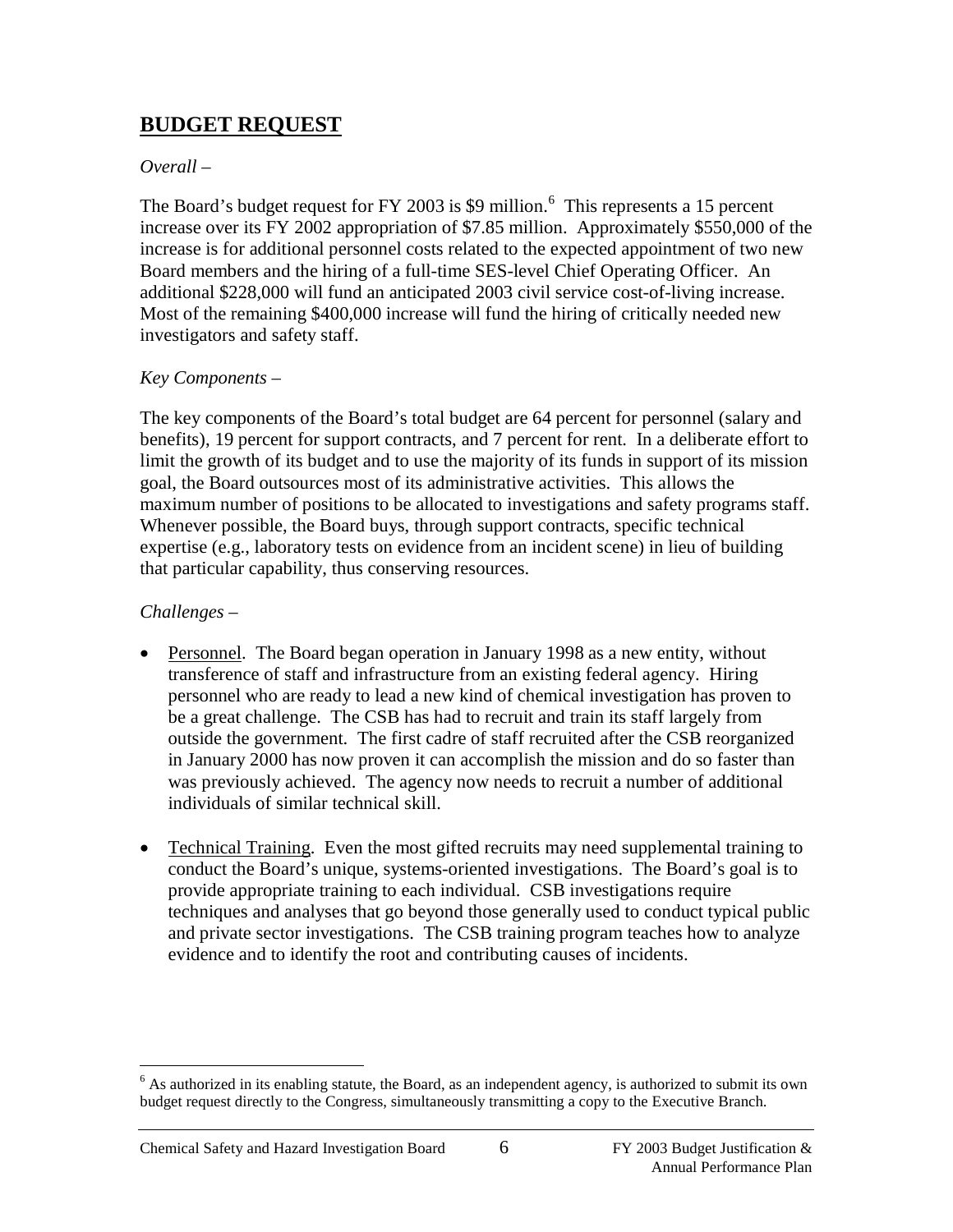- Outreach. The Board is a small agency attempting to influence the behavior of huge industries. To improve safety performance, CSB reports must be disseminated to a wide audience and understood. Accordingly, the agency must be creative in trying to reach the broadest audience. Several new initiatives are either planned or underway. For example, in 2002 the Board will conduct a joint workshop with the National Institute of Environmental Health Science, Worker Education and Training Program, to promote the use of Board reports in hazardous worker training exercises.
- Data Inadequacies. The United States presently lacks any comprehensive national data system simply to track the occurrence of accidental chemical releases. Individual government agencies have separate reporting requirements and maintain separate databases. Efforts at uniting these databases (by the CSB and others) have not been fruitful. The lack of reliable accident data hampers the CSB and other agencies from measuring national progress in accident reduction and identifying emerging hazards.<sup>[7](#page-7-0)</sup>

<span id="page-7-0"></span><sup>&</sup>lt;sup>7</sup> The CSB is planning a stakeholder roundtable during 2002 to address aspects of the problem and may, subject to funding availability, recruit a full-time data analyst to facilitate the agency's use of existing data sources.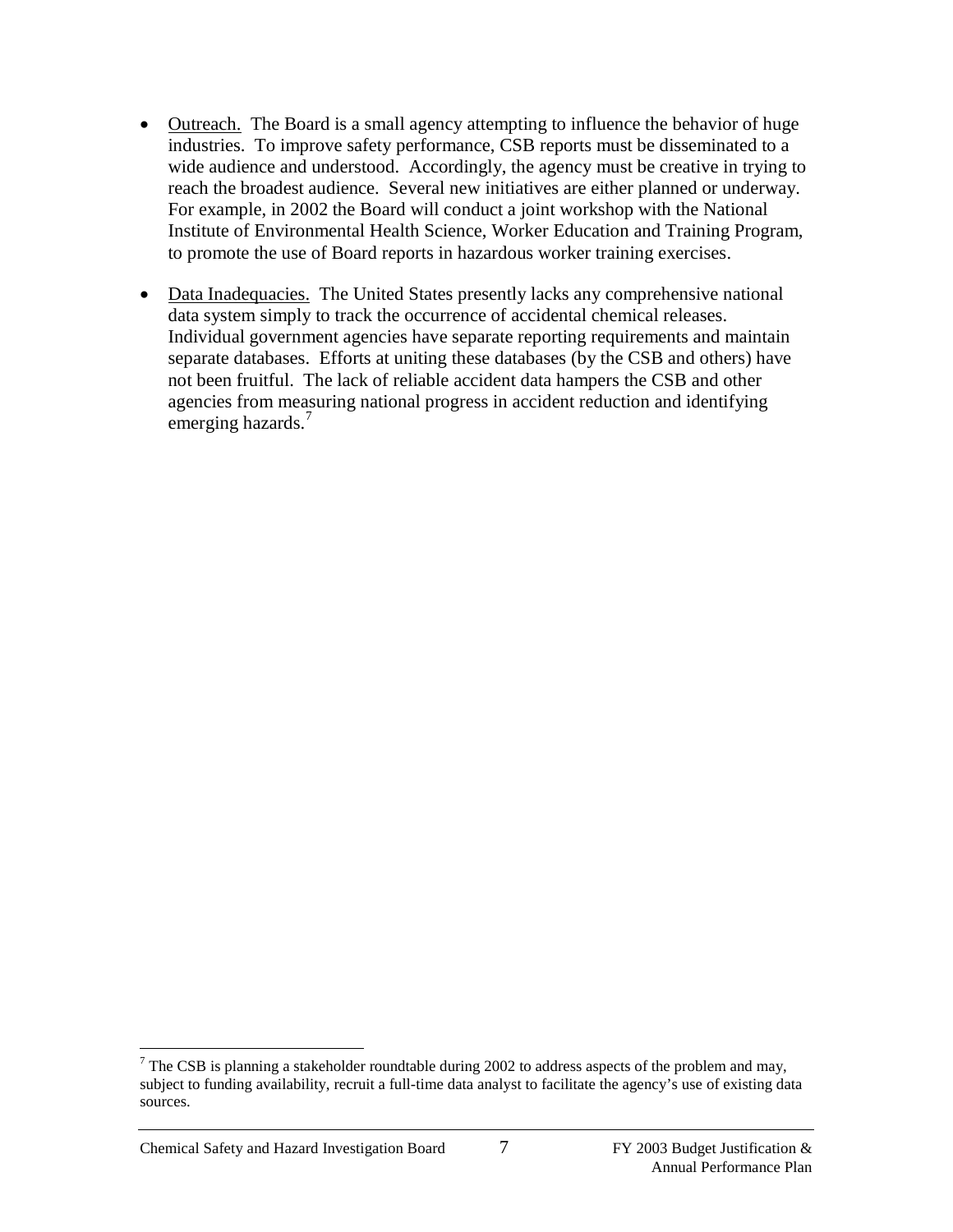#### **FY 2003 APPROPRIATION LANGUAGE**

#### CHEMICAL SAFETY AND HAZARD INVESTIGATION BOARD Federal Funds

#### General and Special Funds

#### CHEMICAL SAFETY AND HAZARD INVESTIGATION BOARD SALARIES AND EXPENSES

For necessary expenses in carrying out activities pursuant to section  $112(r)(6)$  of the Clean Air Act, as amended, including hire of passenger vehicles, uniforms or allowances therefore, as authorized by 5 U.S.C. § 5901 – 5902, and for services authorized by 5 U.S.C. § 3109 but at rates for individuals not to exceed the per diem equivalent to the maximum rate payable for senior level positions under 5 U.S.C. § 5376, \$9,000,000, \$6,500,000 of which is to be available until September 30, 2003 and \$2,500,000 of which is to be available until September 30, 2004: Provided, that the Chemical Safety and Hazard Investigation Board shall have not more than three career Senior Executive Service Positions.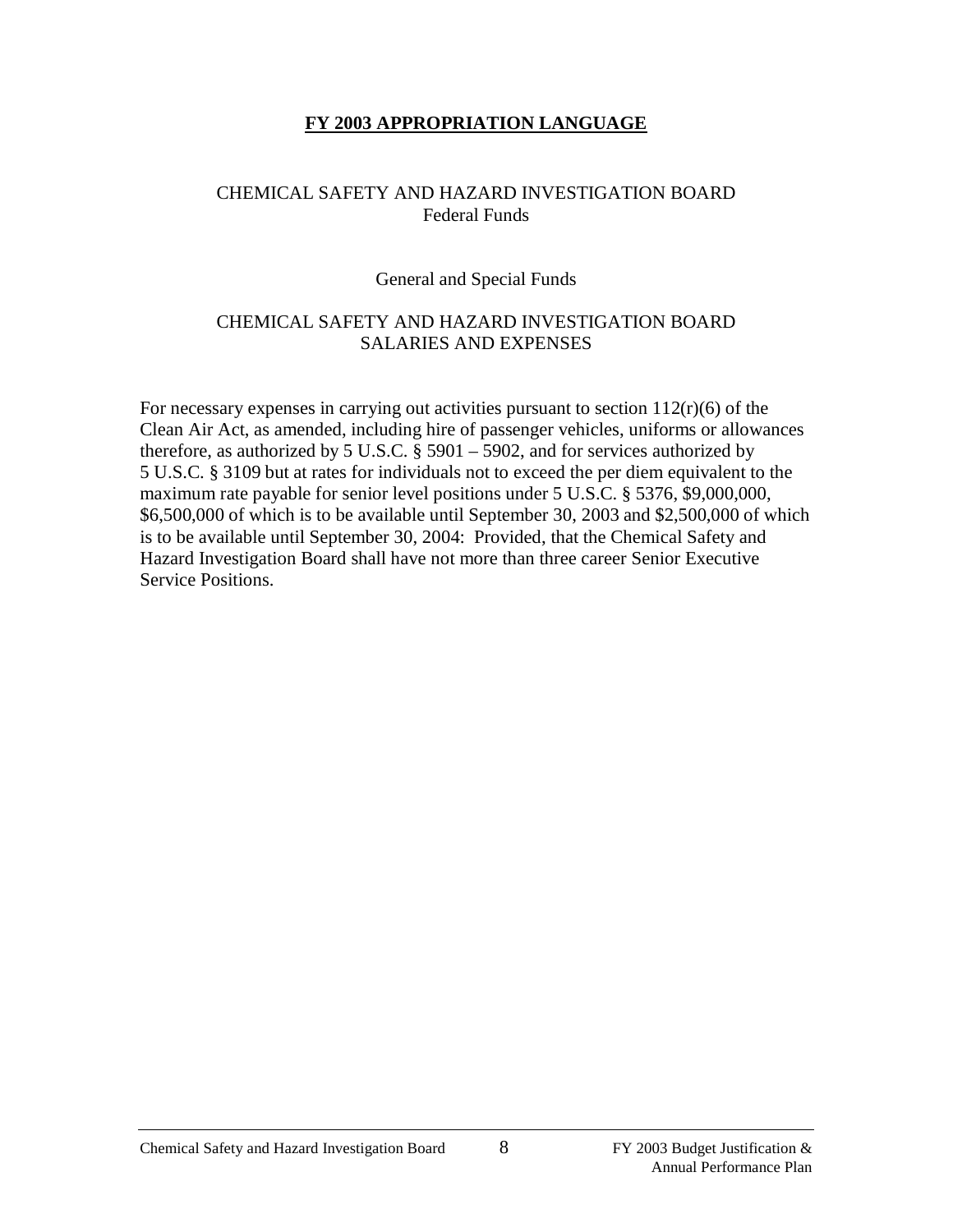#### **CHEMICAL SAFETY AND HAZARD INVESTIGATION BOARD FISCAL YEAR EXPENSES**

(in thousands of dollars)

|                                      | FY 2001<br>Actual     | FY 2002<br><b>Budget</b> | FY 2003<br>Request |
|--------------------------------------|-----------------------|--------------------------|--------------------|
| Personnel compensation & benefits    | \$3,670               | \$4,660                  | \$5,800            |
| Travel and transportation of persons | 107                   | 366                      | 436                |
| Transportation of things             | 17                    | 4                        | 5                  |
| Space rental                         | 568                   | 600                      | 623                |
| Communications, utilities and        |                       |                          |                    |
| miscellaneous charges                | 154                   | 95                       | 98                 |
| Printing and reproduction            | 46                    | 63                       | 54                 |
| Other services                       | 1,128                 | 1,806                    | 1,718              |
| Supplies and materials               | 164                   | 214                      | 219                |
| Equipment                            | 17                    | 42                       | 47                 |
| Land and structures                  |                       |                          |                    |
| Total obligations                    | $$5,871$ <sup>8</sup> | \$7,850                  | \$9,000            |

<span id="page-9-0"></span><sup>&</sup>lt;sup>8</sup> The CSB's FY 2001 expenditures were lower due to several factors: (1) two Board seats were vacant throughout the year; (2) investigations were completed more cheaply than was forecast; (3) the Board adhered to a partial hiring freeze due to budgetary uncertainties; (4) a number of positions were filled part way through the year; and (5) the new investigations were launched toward the latter part of the year.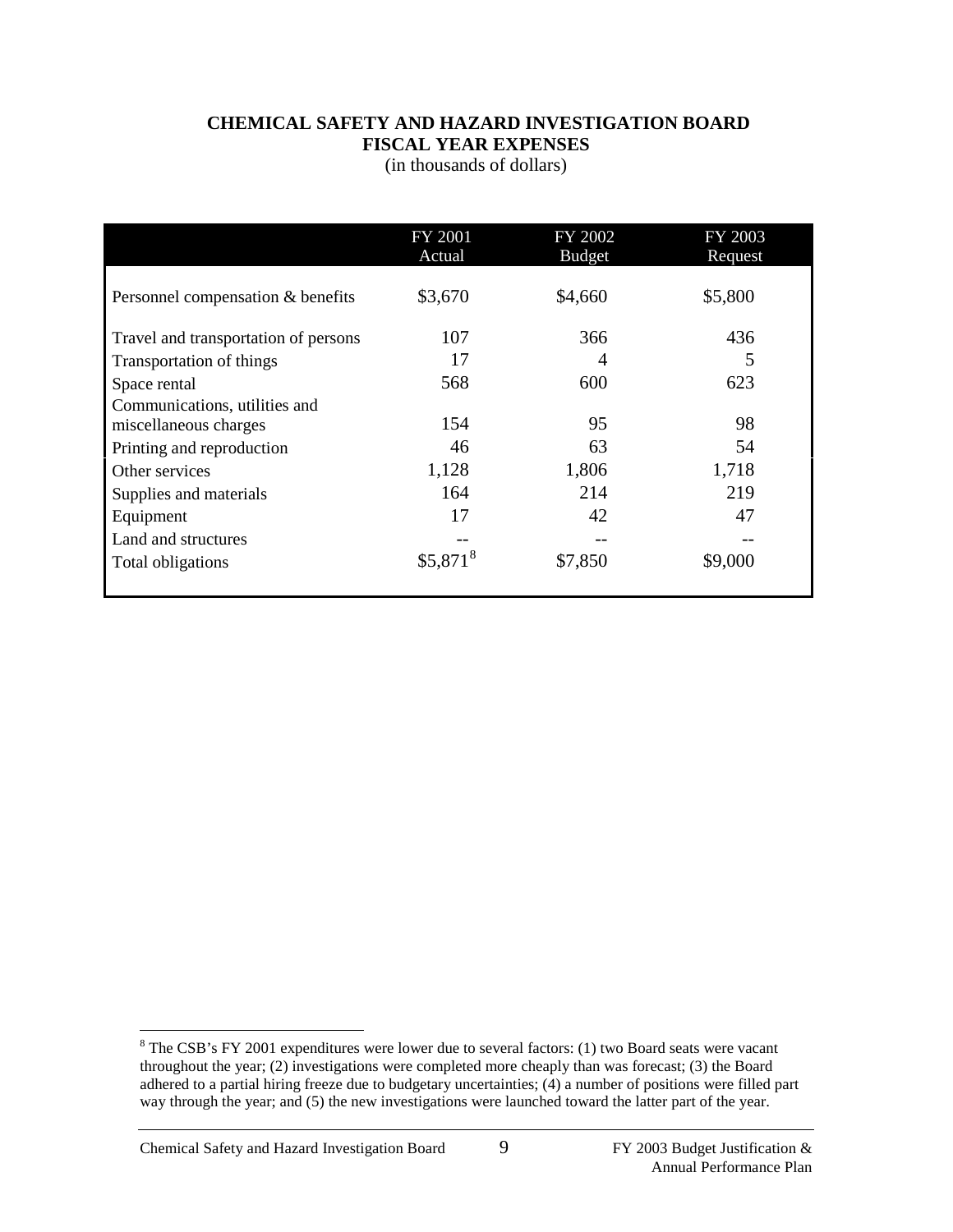#### **ANALYSIS OF CHANGE**

(in thousands of dollars)

|--|--|--|--|

#### **Summary of Adjustments to Base and Built-In Changes:**

#### *Personnel Cost Increases<sup>1</sup>*

| Additional costs for hiring two Board Members and a Chief Operating Officer 550 |  |
|---------------------------------------------------------------------------------|--|
|                                                                                 |  |
|                                                                                 |  |
|                                                                                 |  |

#### *Non-Personnel Cost Increases*

| Other services: investigative consulting +119; non-investigative support services (268); |  |
|------------------------------------------------------------------------------------------|--|
|                                                                                          |  |
|                                                                                          |  |
|                                                                                          |  |
|                                                                                          |  |
|                                                                                          |  |
|                                                                                          |  |
|                                                                                          |  |

 $1$  Benefits are calculated at 26 percent of base pay.

 $2$  FY 2003 pay increase estimated at 4.9 percent of base pay.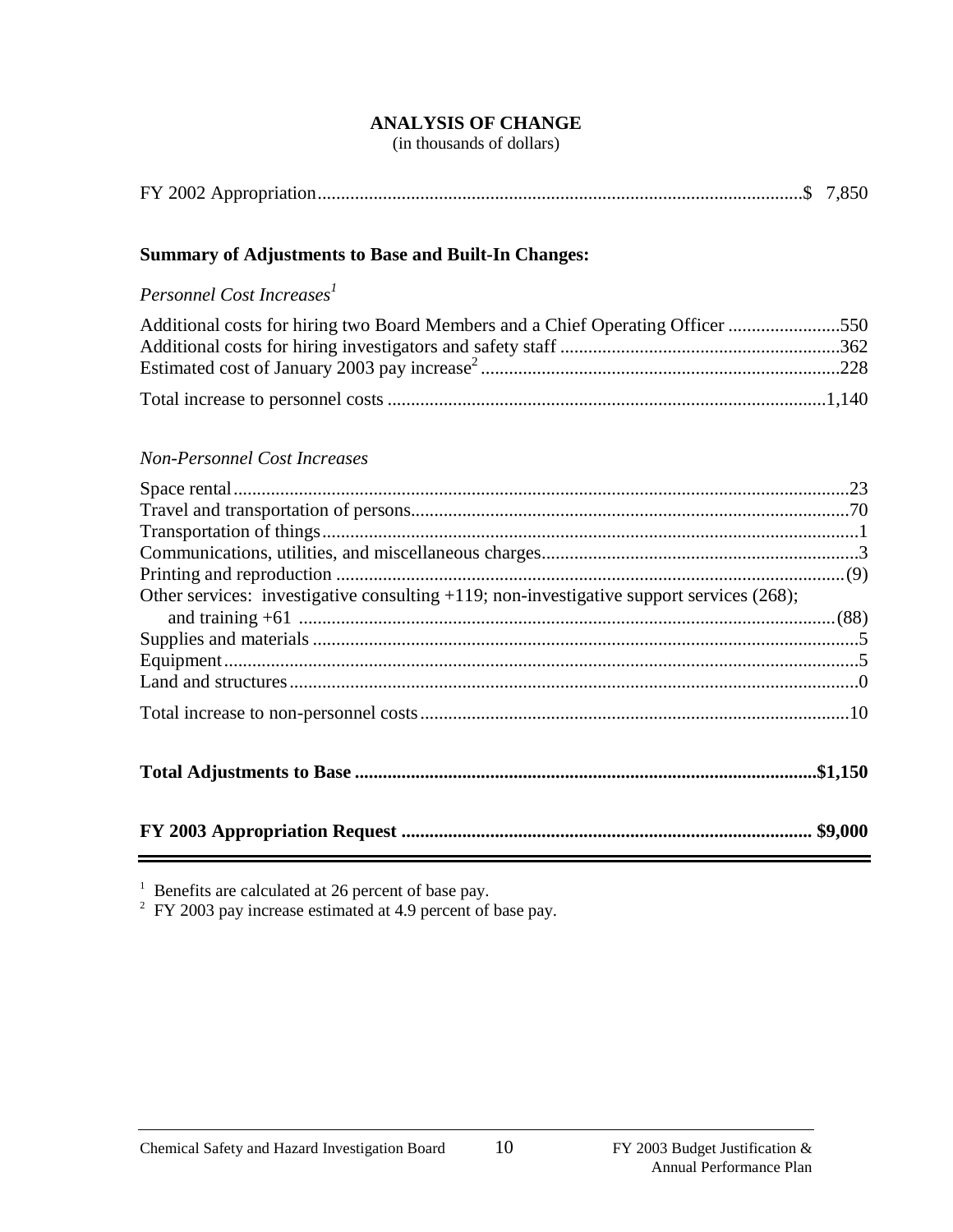#### **ANALYSIS OF CHANGE**

(Significant Adjustments)

*Personnel Costs*: Staffing levels will increase from 45 to 48 full-time positions to achieve the planned accomplishments for FY 2003. An increase of \$550,000 is required for the appointment of two new Board Members and the hiring of a full-time SES-level Chief Operating Officer. Additional funding of \$362,000 is required to fund the hiring of critically needed investigators and safety staff. An increase of \$228,000 is required to fund a projected January 2003 pay increase.

*Space Rental*: Space rental costs will increase by \$23,000 in FY 2003. This is a result of the scheduled 2 percent rent increase of \$12,000 and offsite investigative space of \$11,000.

*Travel and Transportation of Persons:* The increase of \$70,000 is a result of increased cost of an additional investigation and related administrative support travel.

*Printing and Reproduction:* The decrease of \$9,000 is a result of reduced advertising for investigator positions.

*Other Services*: The Board plans a decrease of \$88,000 in Other Services. This is the net result of an increase in consultants to support investigative activity planned for this year (\$119,000) and a reduction of non-investigative support of \$268,000. Also, investigative training increases by \$57,000, and administrative training increases by \$4,000.

*Supplies and Materials*: The increase of \$5,000 is a result of an increase of \$21,000 in investigative supplies and a reduction of \$16,000 in administrative supplies.

*Equipment*: The increase of \$5,000 is needed to support the new investigators and safety staff.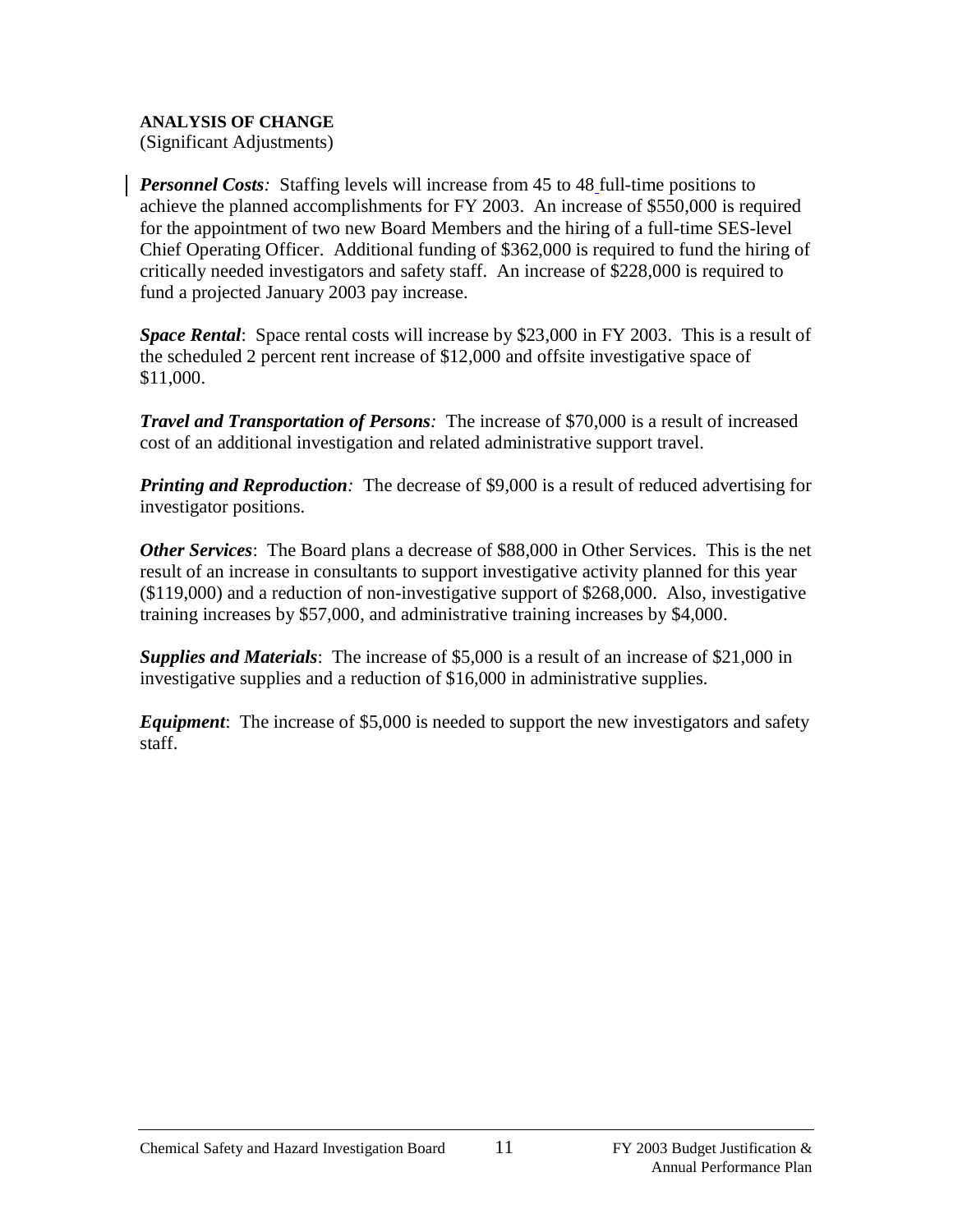# **PERFORMANCE PLAN**

The CSB's performance plan for FY 2003 reflects the 5-year Strategic Plan that was developed during FY 2000 in consultation with stakeholders and other interested parties, and adopted by the Board members on September 29, 2000.

This performance plan explains how the Board's overarching mission and enabling goals that were identified in our strategic plan will be addressed during FY 2003. The Board's overarching goals are:

- **Mission Goal** Promote the prevention of chemical accidents.
- **Enabling Goal** Enhance management of the CSB and establish a diverse, highly skilled, productive workforce.

Resources requested for FY 2003 will be used in support of these two goals. Aside from general infrastructure expenditures, funds will be used almost entirely for technical personnel (Board staff and contractors), expenses, and support activities associated with conducting investigations and promoting the prevention of accidents.

The CSB is faced with many challenges in FY 2003. Recruiting and developing technical staff remains one of the Board's biggest challenges. Although the CSB has filled 13 positions in the Office of Investigations and Safety Programs, there are currently five positions to be filled. In addition two Board seats (including the Chair) and the position of COO<sup>[9](#page-12-0)</sup> are vacant, as are four positions in the Office of Prevention, Outreach, and Policy. As the CSB strives to carry out its primary mission of promoting the prevention of chemical accidents, the challenge of developing the technical staff directly affects the agency's ability to be as productive and efficient as possible. One of the key elements of developing the staff is training them to conduct incident investigations, which require techniques and analyses that go beyond those generally used to conduct typical public and private sector investigations.

<span id="page-12-0"></span><sup>&</sup>lt;sup>9</sup> Filled on an acting basis by the General Counsel.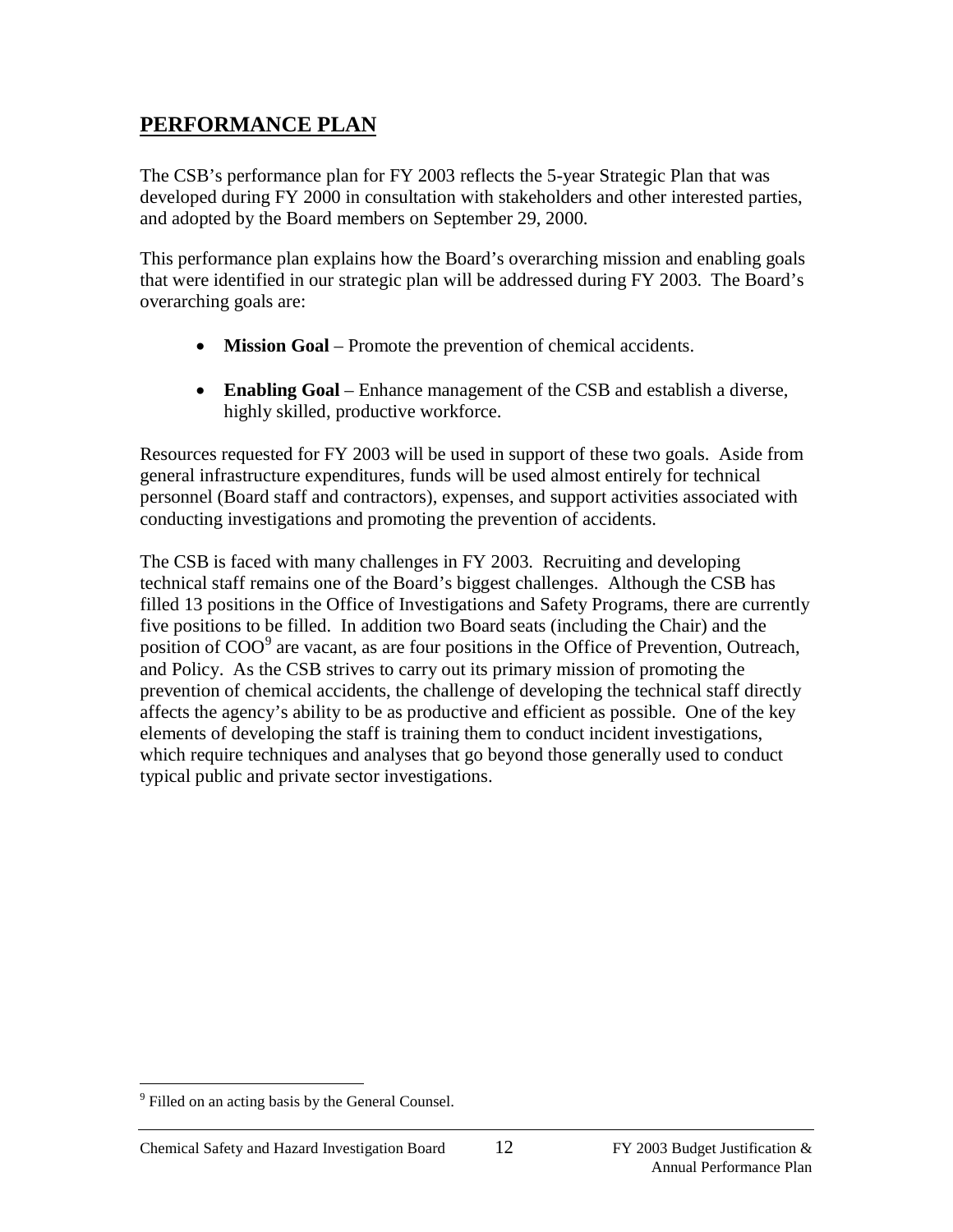**Mission Goal:** Promote the prevention of chemical accidents.

The Board believes that accomplishing its mission depends on the application of state-ofthe-art investigative procedures, production of timely investigation reports, development of well-reasoned and precisely targeted recommendations, design and completion of complementary hazard investigations, and interaction with professional and technical organizations involved in the prevention of accidental chemical releases. Investigative and research efforts need to be focused where they can provide the greatest benefit in preventing accidents. The performance goals identified in support of this strategic goal will enable the Board to meet this challenge. Our processes and procedures require ongoing evaluation and improvement to ensure that the resources provided are justified and give value to the public.

# *Performance Goal #1*

Produce timely, high quality investigation reports, recommendations, and other technical reports.

#### **Performance Indicators**

- Four major investigations initiated
- Three major investigation reports completed

#### **Operational Processes**

To meet this performance goal, the CSB will:

- Hire additional investigators and safety staff
- Implement training programs to develop technical staff
- Conduct coordination meetings with other federal investigative agencies
- Conduct public Boards of Inquiry for selected investigations

# **Validation**

Performance will be verified and validated by:

- Number of investigations initiated and reports issued
- Data from surveys, questionnaires, and documented interviews of stakeholders on the effectiveness of investigations

# *Performance Goal #2*

Develop effective outreach and partnerships with stakeholders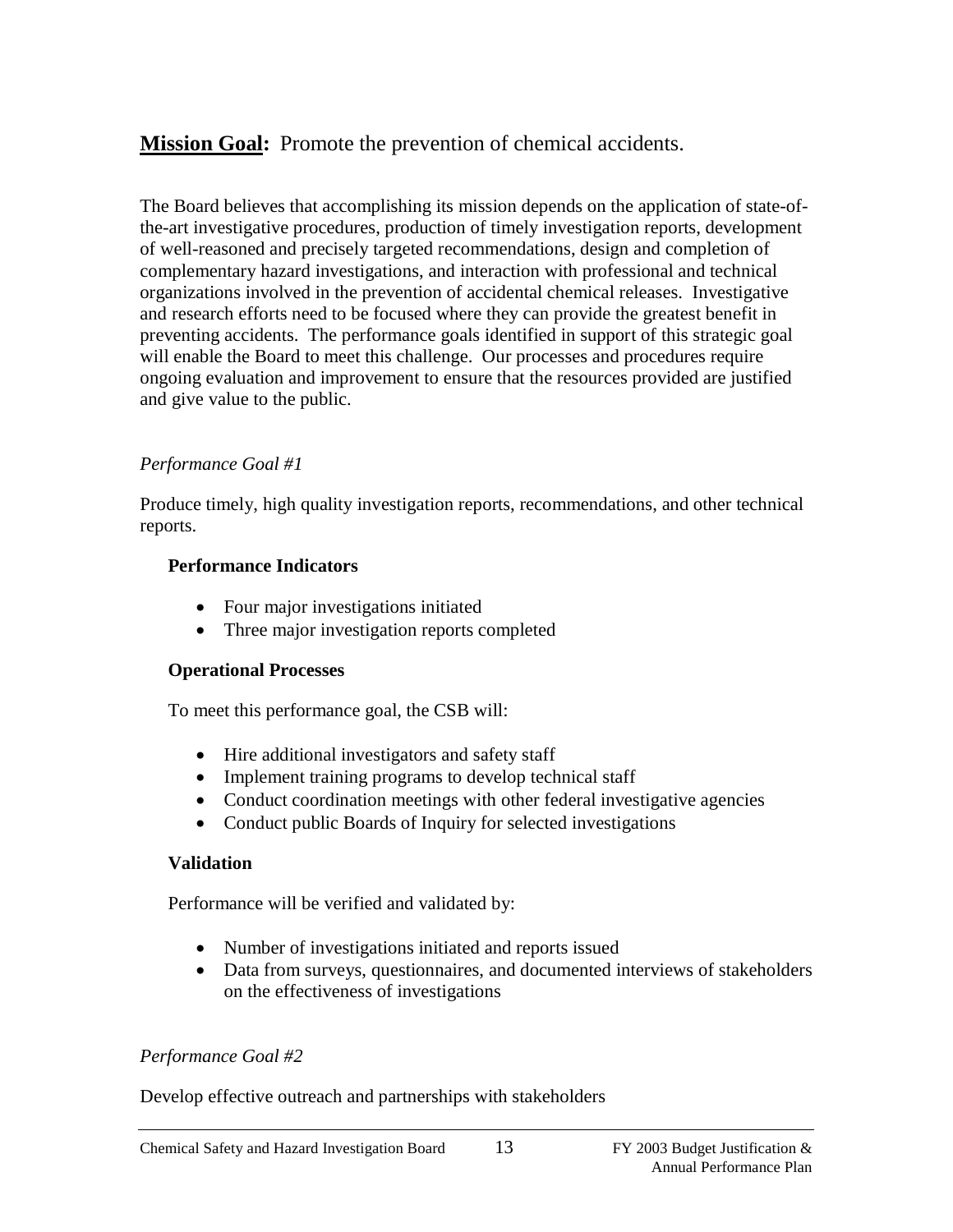#### **Performance Indicators**

- Acceptance of 70 percent of CSB safety recommendations
- National recognition for taking steps that contribute to the prevention of chemical accidents
- Partnerships with stakeholders that promote the prevention of chemical accidents
- Wide distribution of CSB papers/publications

#### **Operational Processes**

To meet this performance goal, the CSB will:

- Conduct a public meeting to review recommendations status
- Conduct presentations on CSB investigations at ACC, API, CCPS, and other national safety conferences
- Issue timely safety alerts as appropriate on current investigations
- Implement a prevention outreach strategy

# **Validation**

Performance will be validated by the number of CSB safety recommendations accepted and implemented

# *Performance Goal #3*

Implement a system for chemical accident data collection and analysis that can be used to measure prevention effectiveness

# **Performance Indicators**

• Stakeholder consensus on key metrics, methodologies, and requirements for chemical accident data collection and analysis

# **Operational Processes**

To meet this performance goal, the CSB will:

- Initiate design for data system proposal
- Conduct a multistakeholder roundtable meeting to review proposal

# **Validation**

Performance will be verified and validated by stakeholder consensus on the data system proposal.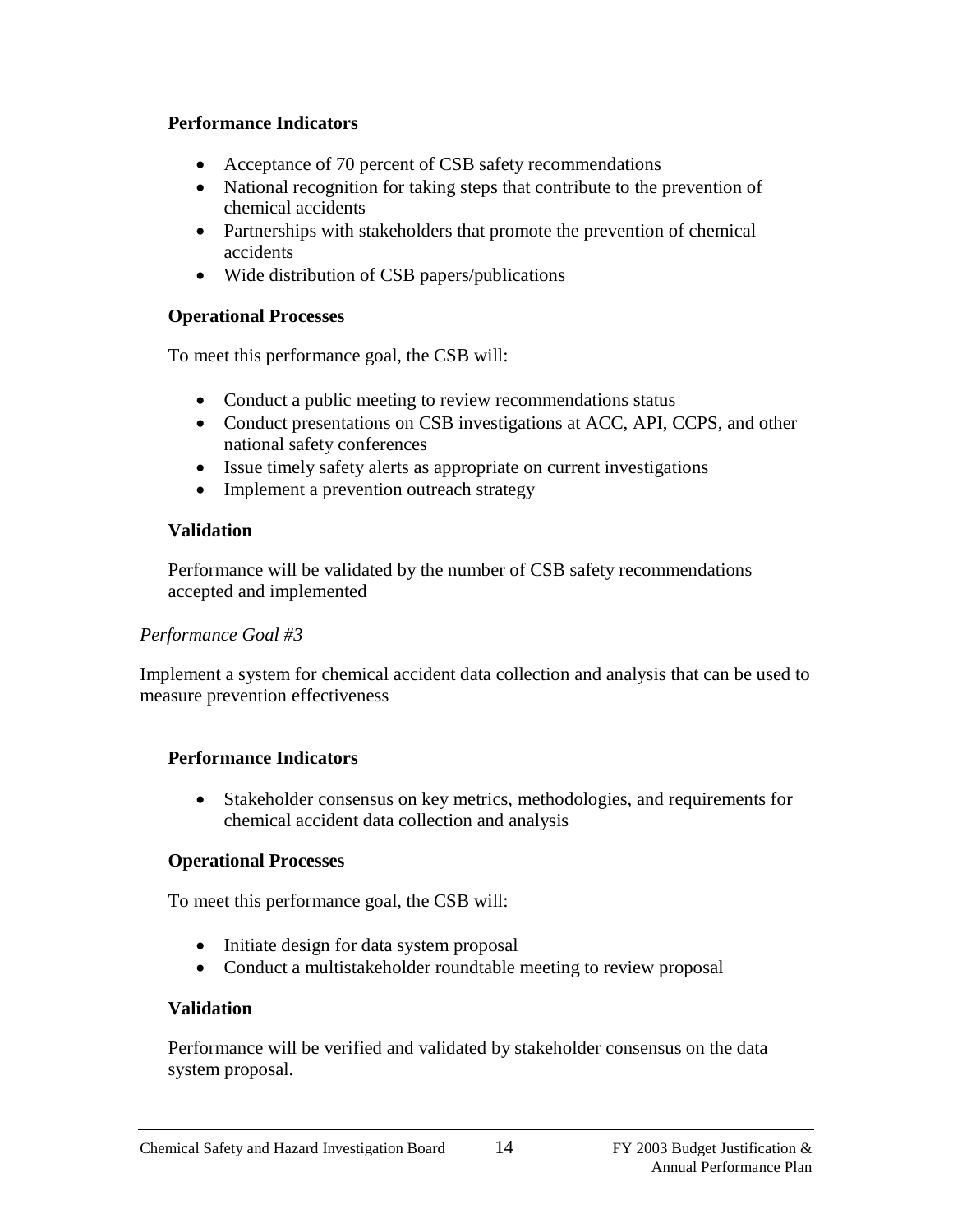# **Enabling Goal:** Enhance management of the CSB and establish a diverse, highly skilled, productive workforce.

The Board believes that, if best management practices are emphasized every day throughout every activity, a professional and efficient atmosphere will exist where other agency program goals can be accomplished. Good management practices dictate that the organization be well run, competent, technically accurate, flexible, and timely, to ultimately benefit both the employees and the taxpayers.

#### *Performance Goals*

- Clearly delineate roles, responsibilities, and accountabilities for Board members and staff
- Develop and implement administrative and personnel policies, including family friendly policies
- Complete organizational, information technology, and physical infrastructure

# **Performance Indicators**

Evaluation of roles and interface among Board members and staff

#### **Operational Processes**

To meet these performance goals, the CSB will:

- Incorporate new leadership and Board members
- Continue implementation of hiring plan
- Evaluate organizational structure and modify as necessary
- Implement training program to develop staff
- Address findings and recommendations of Inspector General

# **Validation**

Performance will be verified and validated by:

- Total personnel on board consistent with each year's annual performance staffing plan
- Performance appraisals on a regular basis
- Board policies established in a timely manner
- Annual performance plans and performance reports submitted in a timely manner
- Training and individual development plans for all employees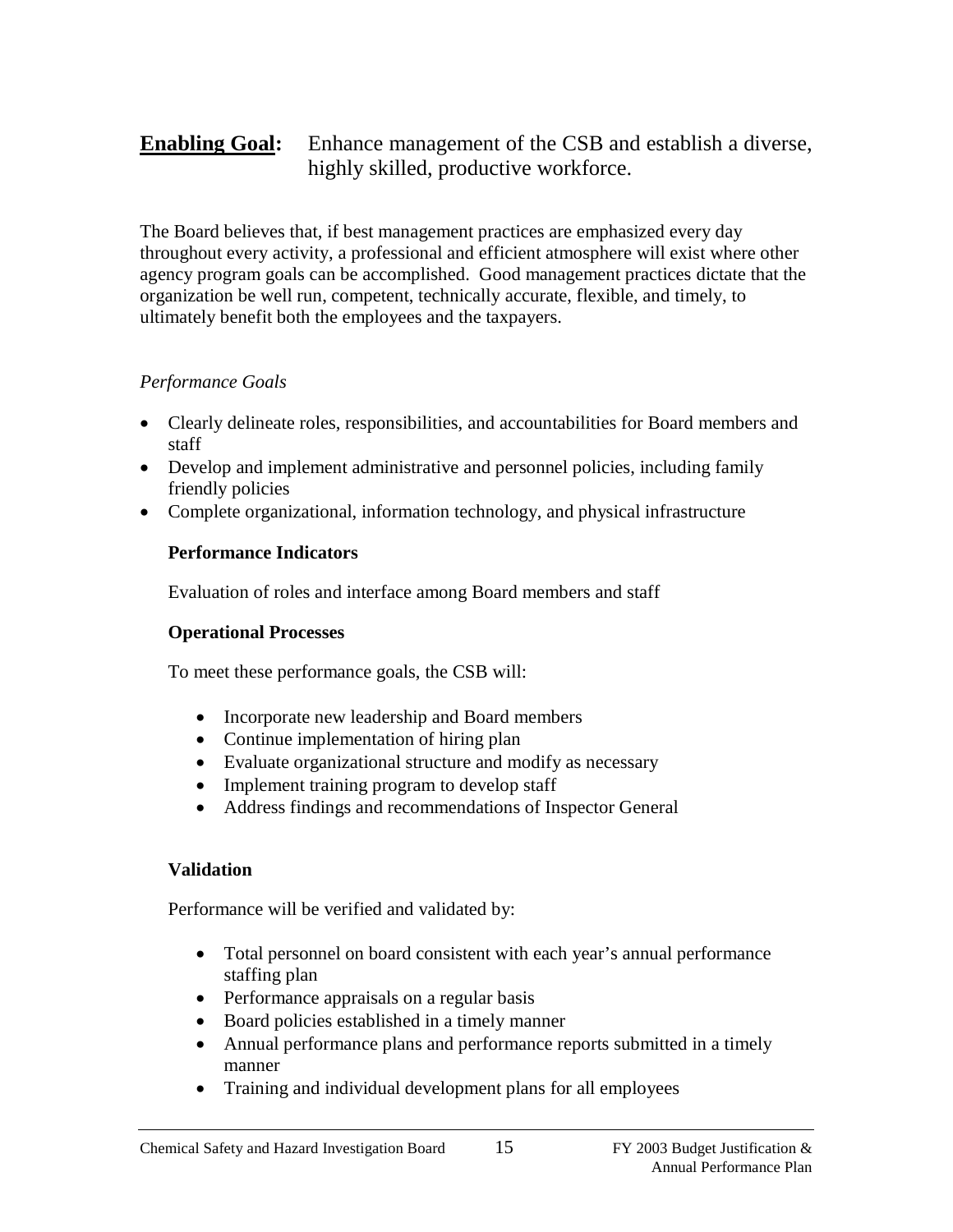# **APPENDIX**

#### **CSB History and Background**

Although the United States has so far been spared a catastrophe on the scale of the Bhopal accident,<sup>[10](#page-16-0)</sup> hazardous chemicals pose a serious, ongoing threat to public and worker health and safety. Since the 1947 Texas City fertilizer explosions,  $11$  which killed more than 500 people, the United States has experienced many thousands of significant chemical accidents. These accidents have killed workers, released harmful chemicals into the environment, damaged homes, and flattened factories. A series of fatal chemical explosions in the 1980s prompted Congress to enact the accident prevention provisions of the Clean Air Act. In addition to creating the Board, Congress directed EPA and OSHA to develop new accident prevention rules for industry. Future accidents would be investigated by an independent Chemical Safety Board, whose findings and recommendations would promote further improvements in the regulations and in safety practices.

The CSB has no enforcement powers and limited regulatory authority. The CSB is the lead federal agency for investigating accidental chemical releases at fixed facilities and reporting to the public on the causes of these accidents. The CSB is also authorized to conduct general studies of chemical accident hazards. On the basis of its reports and studies, the CSB makes recommendations to government, industry, and others to prevent future accidents.

The CSB was created by the Clean Air Act Amendments of 1990. However, the Board did not receive funding or begin operations until January 1998. The Board received an initial startup appropriation of \$4 million, increasing to \$7.85 million by FY 2002. The agency is headquartered in Washington, DC, and has three appointed Board Members<sup>[12](#page-16-2)</sup> and a professional staff of 28.

<span id="page-16-0"></span> $10$  On December 3, 1984, a Union Carbide pesticide plant in Bhopal, India, accidentally released approximately 40 metric tons of methyl isocyanate into the atmosphere. The release caused an estimated 2,000 fatalities, 100,000 injuries, and significant damage to livestock and crops. Up to 50,000 people remain partially or totally disabled from exposure to the toxic gas.

<span id="page-16-1"></span> $11$  On April 16, 1947, two ships carrying ammonium nitrate fertilizer bound for Europe exploded in the harbor of Texas City, Texas, devastating the city and killing hundreds of residents. This transportationrelated incident underscores the damage possible from hazardous materials. The Texas City disaster has been described as the worst industrial accident in U.S. history.

<span id="page-16-2"></span> $12$  Two Board seats are currently vacant, including the position of Chairperson.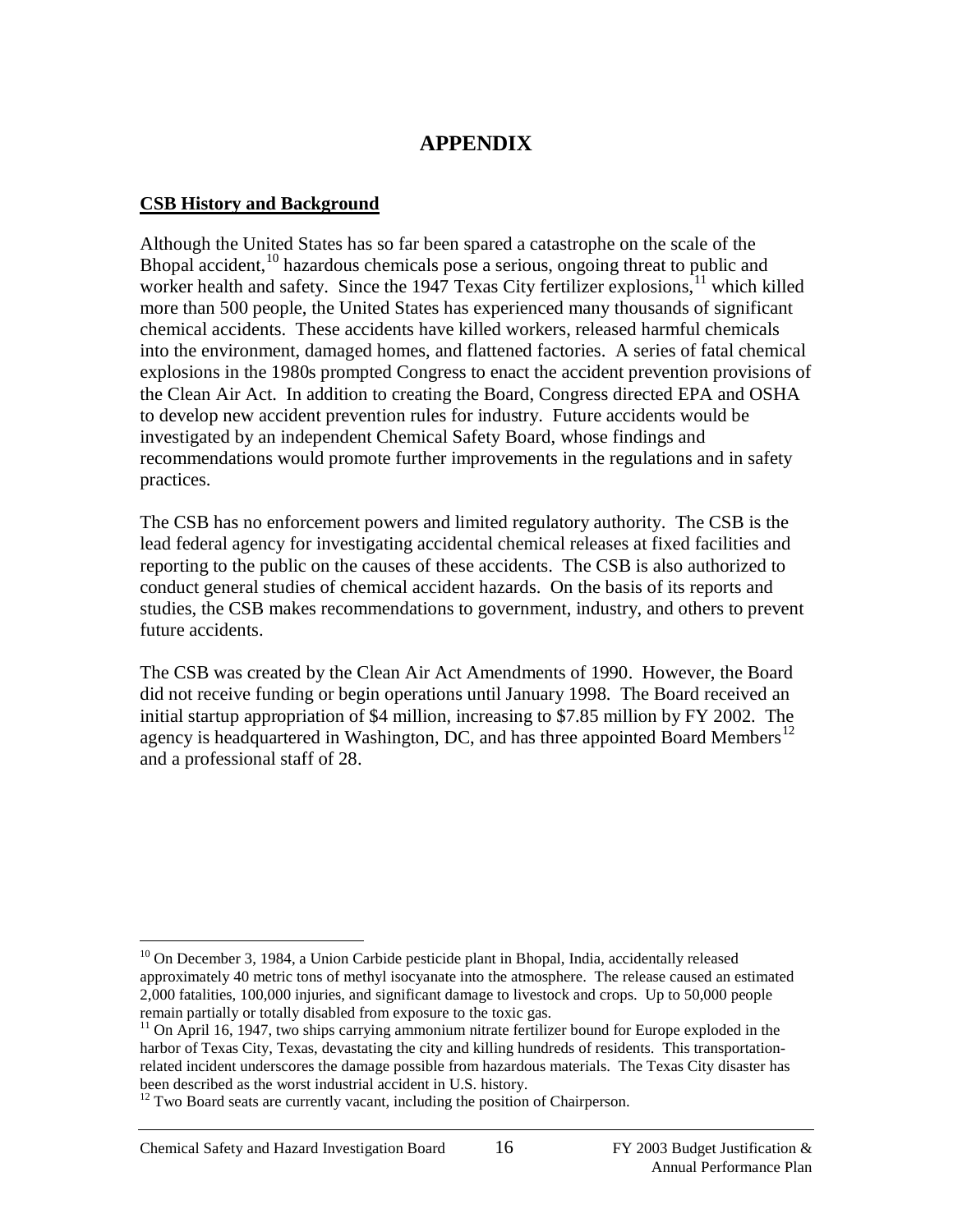#### *How CSB Works to Prevent Accidents*

When a chemical accident occurs at a fixed facility, the CSB is routinely notified by the National Response Center or the National Transportation Safety Board (NTSB), <sup>[13](#page-17-0)</sup> or through other channels. Accidents are scored using the CSB's incident selection criteria, developed in 1999 with extensive input from stakeholder groups. The score reflects the severity of accident consequences and how frequently the process involved in the accident is practiced, as well as the accident's potential to cause public injury. In case of a serious accident, the CSB may deploy a field team of investigators to perform an initial evaluation. Based on the overall assessment, agency staff and Board Members make the decision whether to conduct a full-scale investigation.

The goal of a CSB investigation is to determine the root causes and contributing factors underlying the accident and to develop recommendations for future prevention. Although each case differs in complexity, a field investigation may typically require several dozen witness interviews and the review of thousands of pages of company records, as well as laboratory or engineering studies associated with the physical evidence. The investigation is led by an investigator-in-charge and follows a detailed protocol developed by the agency. Investigators work diligently to coordinate their field activities with other agencies of jurisdiction. To promote coordination, the Board has signed memoranda of understanding (MOUs) with EPA; the Department of Labor's Occupational Safety and Health Administration (OSHA); the Bureau of Alcohol, Tobacco, and Firearms; and the Agency for Toxic Substances and Disease Registry. An agreement with the NTSB is also nearing completion.

The CSB normally sends a team about seven staff to an accident site. The team is supported from headquarters by other investigators, attorneys, and administrative staff. The field phase of an investigation usually takes several weeks. Thereafter, evidence is analyzed and the causes of the accident are determined using logical techniques. Usually, a serious accident is found to be the result of multiple, systemic failures. Working with recommendations specialists, the investigative team develops recommendations designed to prevent similar accidents from recurring in the future. A final report with recommendations is drafted by staff and presented to the Board Members for review and approval. Then, as described below, the Board and staff initiate an outreach program to promote implementation of the recommendations.

The CSB's goal is to complete accident investigations within 12 months of inception. Since 1998, the Board has completed seven major accident investigations and issued shorter safety bulletins/case studies on three additional cases. Three accidents that occurred during 2001-2002 remain under investigation.

When investigating a specific accident, the CSB may discover an underlying hazard that warrants broader investigation. When this occurs, the CSB will initiate a hazard investigation, which focuses on the hazard or a class of accidents rather than a particular

<span id="page-17-0"></span><sup>&</sup>lt;sup>13</sup> The CSB has an agreement under which the NTSB, which maintains 24-hour surveillance of the news media, notifies the Board of any chemical accident potentially within its jurisdiction.